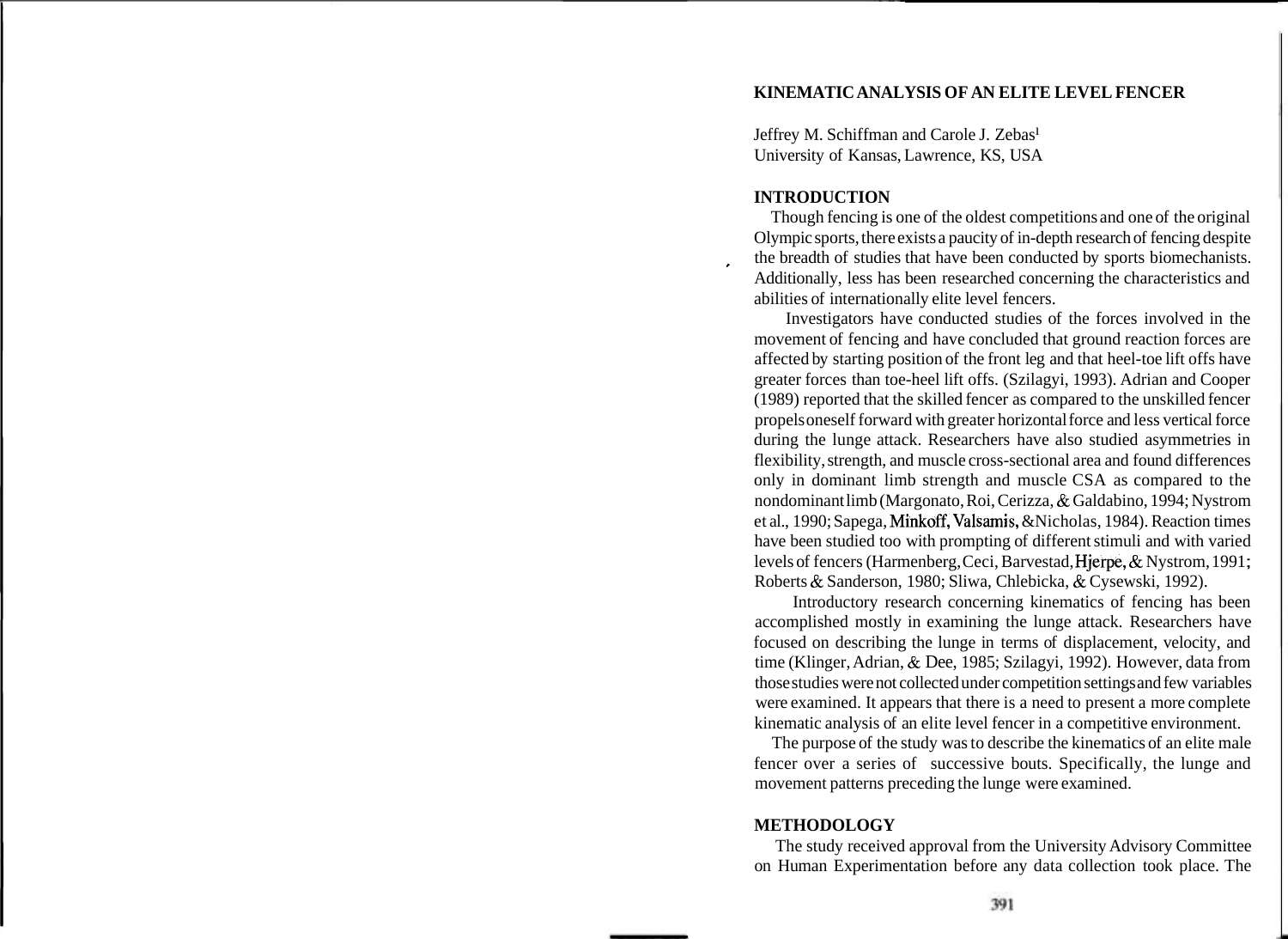participant was a 32-year-old male, right-handed, and at the time of data collection was the top fencer in the international points standing and went on to represent Russia in the 1996 Olympics.

The Peak5 (Peak Performance Technologies Inc., Englewood, Co) two dimensional videography equipment was used to record the participant's fencing trials. The camera, set at 120 hz, was set up perpendicular to the participants, 8 m from the center of the fencing strip and remained immobile during filming. Half inch reflective markers were placed on the lateral plane of the right leg and medial side of the left leg at the fifth metatarsal, heel, ankle, knee, hip, and shoulder for referencing each landmark on the coordinate system. The view of the camera was able to record only the middle **5m** of the 14 m strip. Peak 5 video motion measurement software computed the kinematic analysis of the fencer's movements and smoothing of the values was accomplished with the Butterworth digital filter.

Filming included four bouts of the subject fencing against top ranked U.S. fencers. The lesson and bouts persisted for four to five minutes each with approximately five minutes of rest between each bout for the fencer. The lunge and preceding jump lunge footwork patterns were selected for analysis, The jump lunge is footwork that is used in preparation for the attack rather than the advance (where the fencer marches down the strip), and the lunge is the principal attack in saber fencing. The fencers were asked by the coach to fence as if in a competition and received no further instructions. As such, the number of lunges and preceding footwork patterns that were captured on film varied between bouts (2 -6 attacks per bout).

### **RESULTS AND DISCUSSION Table 1.**

|        | Lunge       | Mean             | Vertical      | Trunk angle         | Mean                 |  |
|--------|-------------|------------------|---------------|---------------------|----------------------|--|
|        | distance(m) | hip vel. $(m/s)$ | hip $disp(m)$ | deviation           | trunk angle          |  |
| Bout 1 | 1.24(.39)   | $1.97(.31)$ .    | 040(.01)      | $5.98^{\circ}(3.6)$ | $17.46^{\circ}(2.5)$ |  |
| Bout 2 | .716(.18)   | 1.57(.28)        | .190(.12)     | 5.99(1.7)           | 16.340(1.4)          |  |
| Bout 3 | 1.45(.16)   | 2.17(.60)        | .255(.03)     | $5.38^{\circ}(2.5)$ | $15.23^{\circ}(1.9)$ |  |
| Bout 4 | .752(.12)   | 1.75(.24)        | .241(.01)     | $2.04^{\circ}(.54)$ | $16.86^{\circ}(3.0)$ |  |

Kinematic variable means and (standard deviations) for the attacks in the four bouts

392

 $\label{eq:4} \mathbb{E}\left[\mathbb{E}_{\mathbb{E}\left[\mathbb{E}\right]}\mathbb{E}_{\mathbb{E}\left[\mathbb{E}\right]}\mathbb{E}\mathbb{E}_{\mathbb{E}\left[\mathbb{E}\right]}\right] = \mathbb{E}\left[\mathbb{E}\mathbb{E}\right]\mathbb{E}_{\mathbb{E}\left[\mathbb{E}\right]}\mathbb{E}_{\mathbb{E}\left[\mathbb{E}\right]}\mathbb{E}_{\mathbb{E}\left[\mathbb{E}\right]}\mathbb{E}_{\mathbb{E}\left[\mathbb{E}\right]}\mathbb{E}_{\mathbb{E}\left[\mathbb{E}\right]}\mathbb{E}_{\mathbb{$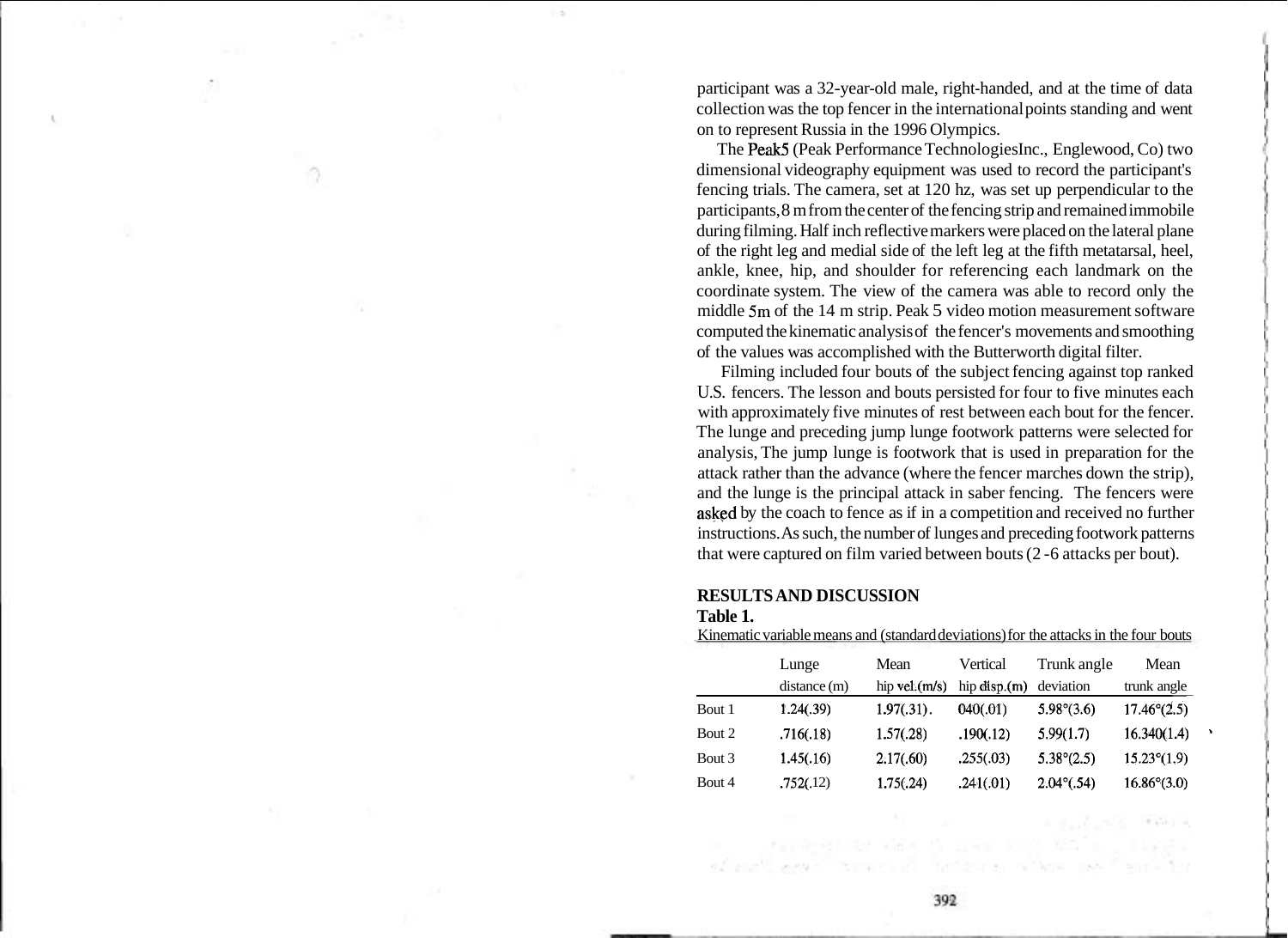|               | <b>Mean Hip</b>             | Peak Hip   | <b>Mean Knee</b> | PeakKnee   |
|---------------|-----------------------------|------------|------------------|------------|
|               | (m/s/s)                     | (m/s/s)    | (m/s/s)          | (m/s/s)    |
|               | <b>Bout 1</b> $(6.32(.53))$ | 10.47(1.3) | $-10.82(2.0)$    | 21.65(4.8) |
|               | Bout 2 $6.52(.90)$          | 15.63(5.6) | 9.24(2.0)        | 23.5(5.9)  |
| <b>Bout 4</b> | <b>Bout 3</b> 7.98(.84)     | 19.63(2.7) | 11.28(1.2)       | 23.63(2.2) |
|               | 6.43(1.3)                   | 13.75(1.6) | 7.32(.60)        | 14.6(4.4)  |

**Table 2. Linear acceleration mean and (standard deviation) for the attacks in the four bouts** 

In fencing, distance and time are two very important factors. When a fencer attacks, he or she must be able to accelerate quickly to move closer to the opponent before the opponent has the opportunity to create more distance between the two. However, because both fencers can manipulate the temporal and spatial factors involved, there can be great variability in the kinematics of the attack during an actual fencing bout. The attacking fencer must be able to adjust the length or speed of the lunge as the distance between the fencer varies. Additionally, these athletes must be able to maintain the power and strength to move and accelerate during the bout and in successive bouts to be an effective fencer.

Examining the data revealed that no general trend developed across bouts or within bouts concerning an ideal lunge length or lunge velocity. One trend that did appear to develop across and within the bouts was that the fencer controlled his stability very well. Minimal displacement of his hip during his footwork supported that trend. It appeared that he kept his center of gravity stable which would aid him in movement. Further, he maintained his trunk angle steady across bouts, experiencing minimal sway in his trunk. His posture lent him an aggressive stance, like a boxer, and his minimal sway contributed to a stable body that may have contributed to him being an effective fencer.

This study differed from past kinematic analysis of fencing in that it aimed to capture the sport in a competitive atmosphere. The current results were compared to past fencing analyses which examined the lunge attack in practice and psuedocompetition settings (Klinger et al., 1985; Szilagyi, 1992). The fencer in this study compared favorably to both previous studies. Examining the data from the first bout, the fencer's average lunge distance was greater than the lunge in the non-competitive setting in the Klinger et al. study. But the competitive setting lunge length (1.0 to 1.5 m) in that study corresponded favorably to the current study. In some instances, Klinger et al. reported higher velocities  $(2.3 \text{ to } 4.0 \text{ m/s})$  in the competitive setting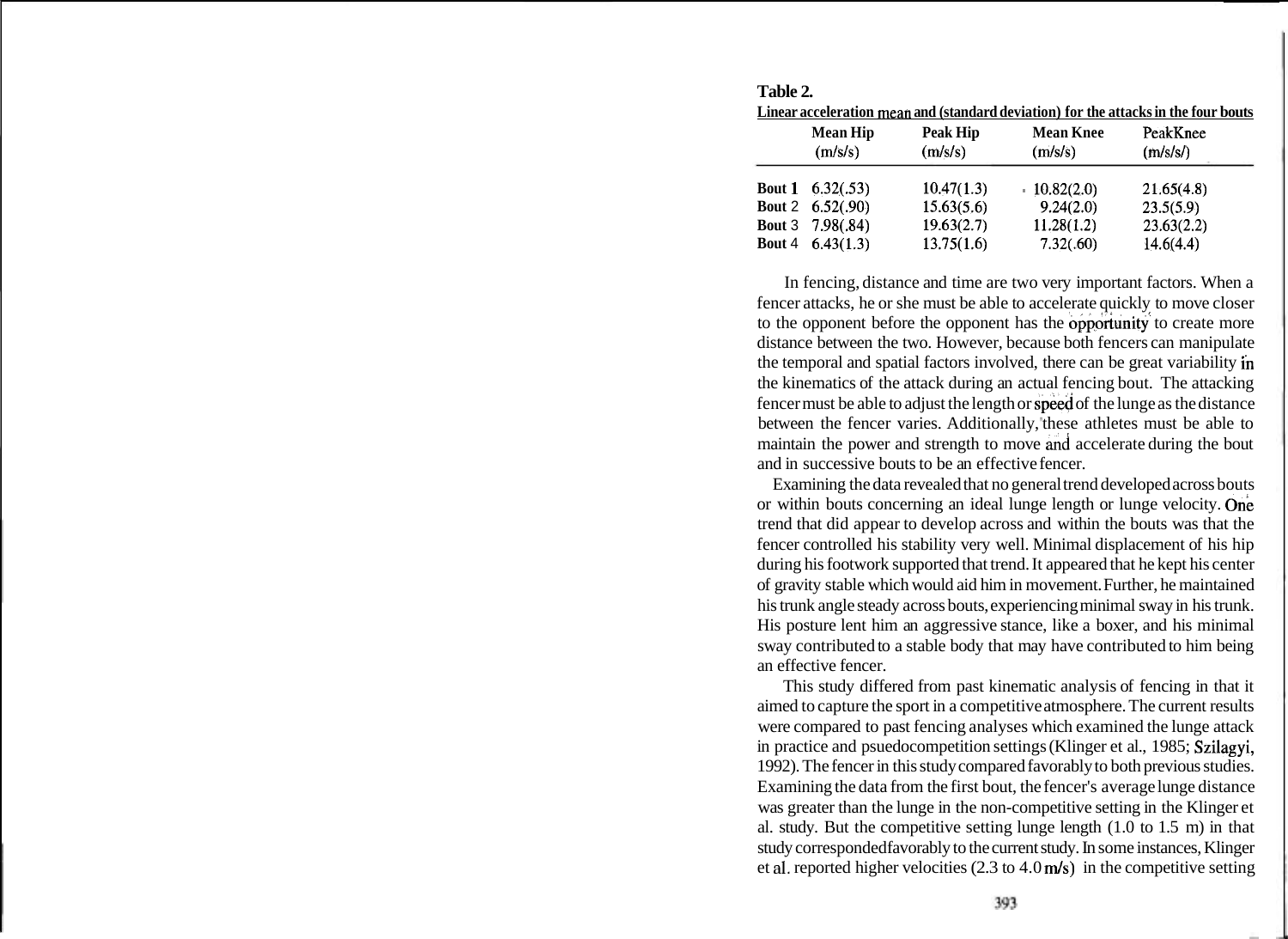when compared to within trial data and average bout data in the current study. This may be attributable to the fact that in the current study, the average velocity represented the entire movement analyzed (preceding movements and the lunge) as opposed to the past study which examined only the lunge. Apparently, only the non-competitive settings from Klinger et al. showed less lunge length (.6 to 1.0 m) and velocity (1.2 to 2.5 m/s) as compared to the current study, even though data collected in the current study were collected during actual bouts.

Similar results were also found when comparing the current data to findings in another study (Szilagyi, 1992). That researcher reported the lunge distance under simple reaction conditions ranging from .99 m to 1.066 m depending on the preceding footwork. The elite fencer in the current study on average had a longer lunge length as compared to this. The average velocity of the lunge as repbrted by Szilagyi compared favorably to the current study. Szilagyi reported lunge velocities ranging from 1.184 m/s to 1.638 **m/s** depending on the footwork preceding the lunge. Again, the fencer in the current study had lunge velocities that fell within, above, and below this range. Though Szilagyi did include preceding footwork patterns as part of the lunge analysis, it is important to note that data was not collected during an actual bouting situation, which makes further discussions problematic.

Results indicated that mean hip acceleration remained somewhat constant across bouts. Data from bout 4 indicated that the fencer accelerated less quickly than bouts 1-3, which may imply a fatiguing of the muscles. Further analysis of additional bouts after bout 4 would be needed to help depict a trend of decreasing acceleration, to help show a trend of fatigue.

Because fencing relies on an interaction of time and distance between two bodies and the distance varies, lunge length or velocity may not be the best variables to examine when looking at effective performance as the amount of distance needed can change. Rather, acceleration may provide some insights to the sport. An analysis of the acceleration of the fencer revealed that he generally decelerated during his preparation phase before the lunge then quickly accelerated during the lunge. Peak acceleration of the hip generally occurred at the completion of the lunge, with the lead foot making contact with the ground. Peak knee acceleration generally happened during a period of mid lunge to heel strike of the lead leg. Kinematic results of acceleration from the hip and knee marker showed that a wide range of accelerations took place from bout to bout. Taking this in account along with the variability of the lunge length suggested that there is no single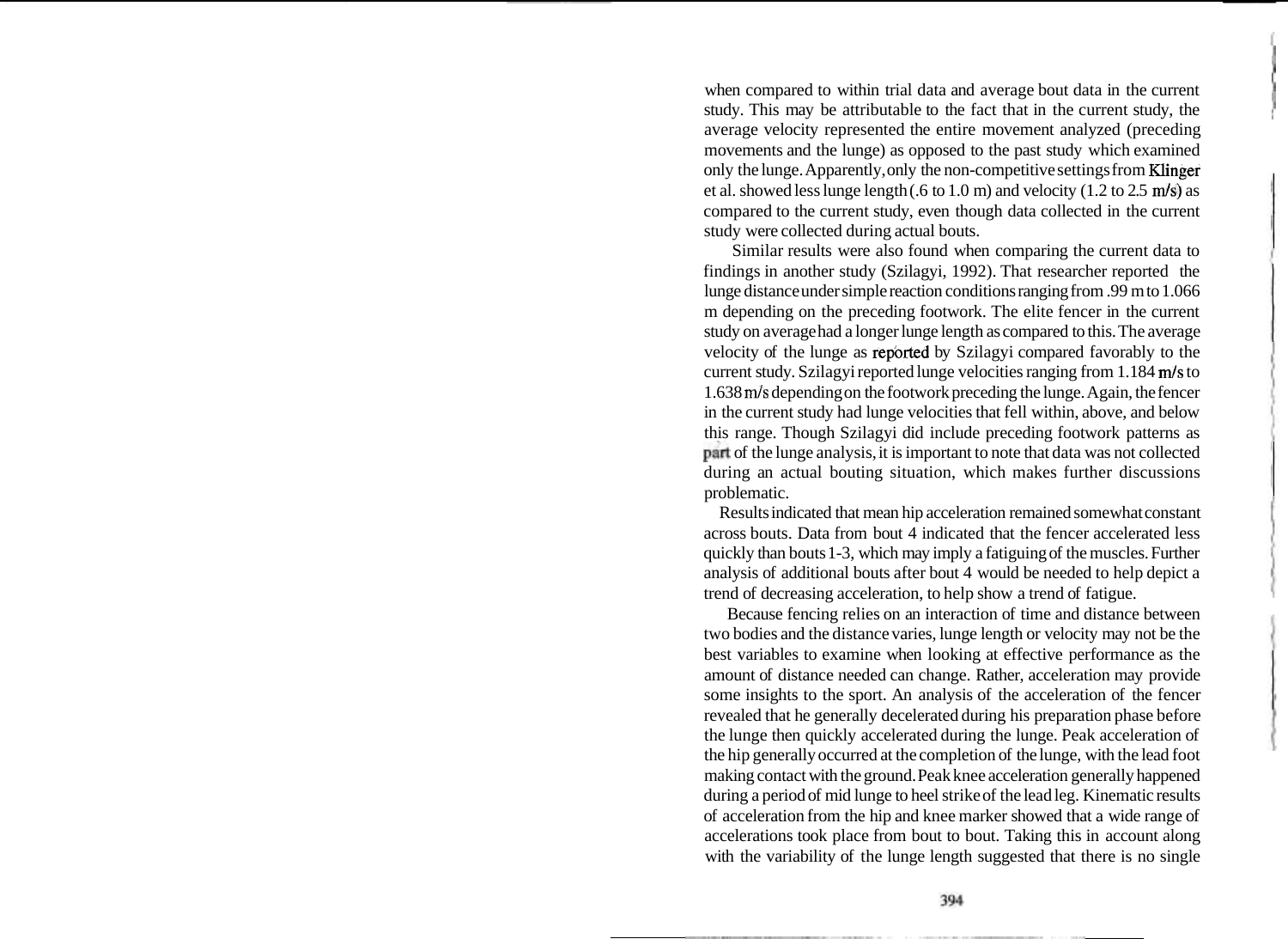type of lunge attack. It may be that as the distance between fencers changed, the fencer interpreted the information and adjusted accelerating appropriately when executing a lunge attack. It may be that a fencer's ability to accelerate may be a determining factor of successful performance. A highly skilled fencer may have the training and technique to accelerate much more quickly than a novice fencer, which would result in better performance.

## **CONCLUSIONS**

In the future, more analysis of actual competition fencing bouts is needed. Fencing is a sport where the principal action, the lunge attack, can be quite variable. However, mastering balance during the footwork actions through control of the trunk or vertical displacement may play a substantial role in effective fencing, Further studies involving possible relationships between balance and ability to accelerate quickly are needed. Comparisons of unskilled fencers versus skilled fencers or top ranked fencers versus middle ranked fencers in strength, power, and acceleration during the lunge may yield useful information in terms of successful performance. Furthermore, investigations are required in foot-eye reaction times, as this may present data on the fencer's ability to decide, act, and accelerate with the lunge attack.

## **REFERENCES**

Adrian, M. J. & Cooper, J. M. (1989). The Biomechanics of Human Movement. (pp. 619 - 626). Indianapolis, Indiana: Benchmark Press.

Harmenberg, J., Ceci, R., Barvestad, P., Hjerpe, K., & Nystrom, J. (1991). Comparison of different tests of fencing performance. International Journal of Sports Medicine, 12 (6), 573-576.

Klinger,A., Adrian, M., & Dee, L. (1985). Effect of pre lunge conditions on performance of elite female fencers. In Terauds & Barham (Eds.), Biomechanics in sports II. Proceedings of ISBS 1985, (p.210-215). Greeley, Colorado: ISBS.

Margonato V., Roi, G. S,, Cerizza, C., & Galdabino, G. L. (1994). Maximal isometric force and muscle cross-sectional area of the forearm in fencers. Journal of Sports Sciences, 12,567-572.

Nystrom, J., Lindwall, O., Ceci, R., Harmenberg, J., Swedenhag, J., & Ekblom, B. (1990). Physiological and morphological characteristics of world class fencers. International Journal of Sports Medicine, 11 (2), 136-139.